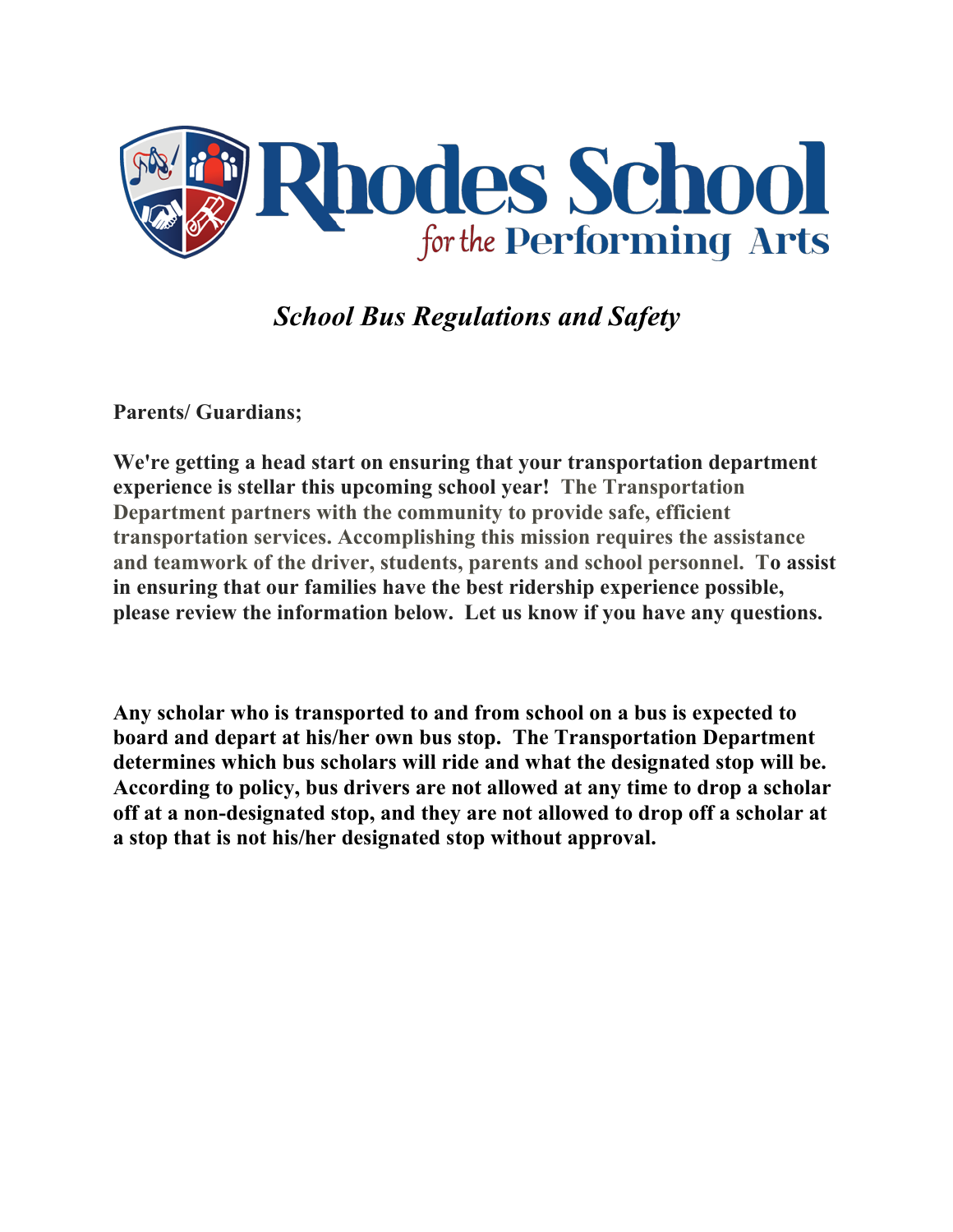## **BUS SAFETY**

### **PLEASE DISCUSS THESE RULES THOROUGHLY WITH YOUR CHILD.**

## **WHILE WAITING FOR THE BUS, SCHOLARS MUST:**

- **1. Be at their designated stops FIVE minutes before the bus arrival time.**
- **2. Wait quietly for the bus to come.**
- **3. Avoid playing in the street.**
- **4. Avoid fighting or scuffling at the bus stop.**
- **5. Stand back from the road as the bus approaches.**
- **6. Exhibit safe behavior. When possible, please help monitor the safety & behavior of your child while he/she is waiting for the bus in the morning or arriving at the bus stop in the afternoon.**

### **BOARDING THE BUS**

 **If you must cross the street, please follow the directions below:**

- **1. Wait until the bus comes to a complete stop and the driver opens the door,**
- **2. Check the traffic in both directions,**
- **3. Walk in front of the bus.**
- **4. If you drop something, tell the driver before picking it up.**
- **5. Form a single line and avoid crowding or pushing.**
- **6. Go directly to your assigned seat and remain seated while the bus is in motion.**

### **LEAVING THE BUS**

- **1. Stay seated until the bus stops.**
- **2. Avoid pushing or shoving.**
- **3. Unload quickly and quietly from the back to the front.**
- **4. If you do not have to cross the street, walk immediately away from the bus.**
- **5. If you must cross the street, walk far enough in front of the bus to see the driver,**
- **6. Stop when you are even with the traffic on the side of the bus and carefully look both ways,**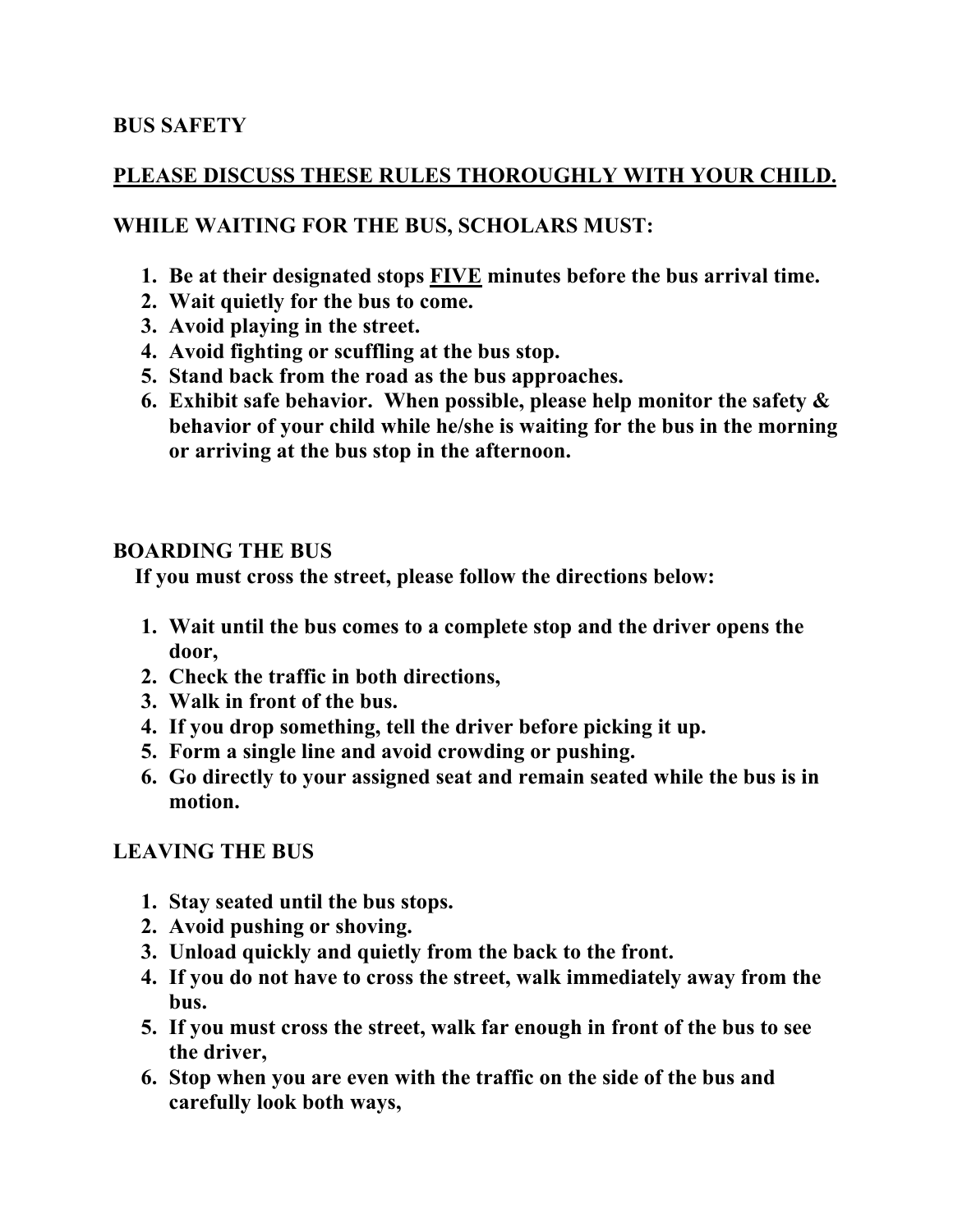- **7. Cross the street quickly, but avoid running.**
- **8. Avoid stopping in front of the bus. If you drop something, tell the driver before picking it up.**

# **THE BUS DRIVERS ARE ON A TIMED SCHEDULE. IF A PROBLEM OR NEED ARISES, PLEASE CONTACT THE SCHOOL RATHER THAN STOPPING THE DRIVER.**

## **BUS PASSENGER CONDUCT**

## **SCHOLARS ON THE BUS MUST:**

- **1. Remain in their assigned seats and avoid standing.**
- **2. Talk softly and avoid yelling.**
- **3. Keep their hands to themselves and avoid scuffling or fighting.**
- **4. Keep their feet out of the aisle,**
- **5. Avoid using profane or indecent language,**
- **6. Avoid putting any part of their body out of the window,**
- **7. Avoid distracting the driver with loud or disruptive behavior,**
- **8. Avoid throwing articles in the bus or out of the window,**
- **9. Avoid possessing any harmful items,**
- **10.Avoid eating or drinking on the bus,**
- **11.Avoid damaging the bus,**
- **12.Only get on and off the bus at your designated stop.**

## **IMPORTANT INFORMATION FOR PARENTS AND SCHOLARS**

**BUS DISCIPLINE- Video cameras have been installed in the buses. Infractions occurring on the school bus may result in suspension from the bus as well as school-based discipline.**

**First Offense: Verbal warning**

**Second Offense: A seat change, parents and school administrators will be contacted**

**Third Offense: 3-day bus suspension and/or campus disciplinary action**

**Fourth Offense: 5-day bus suspension and/or campus disciplinary action**